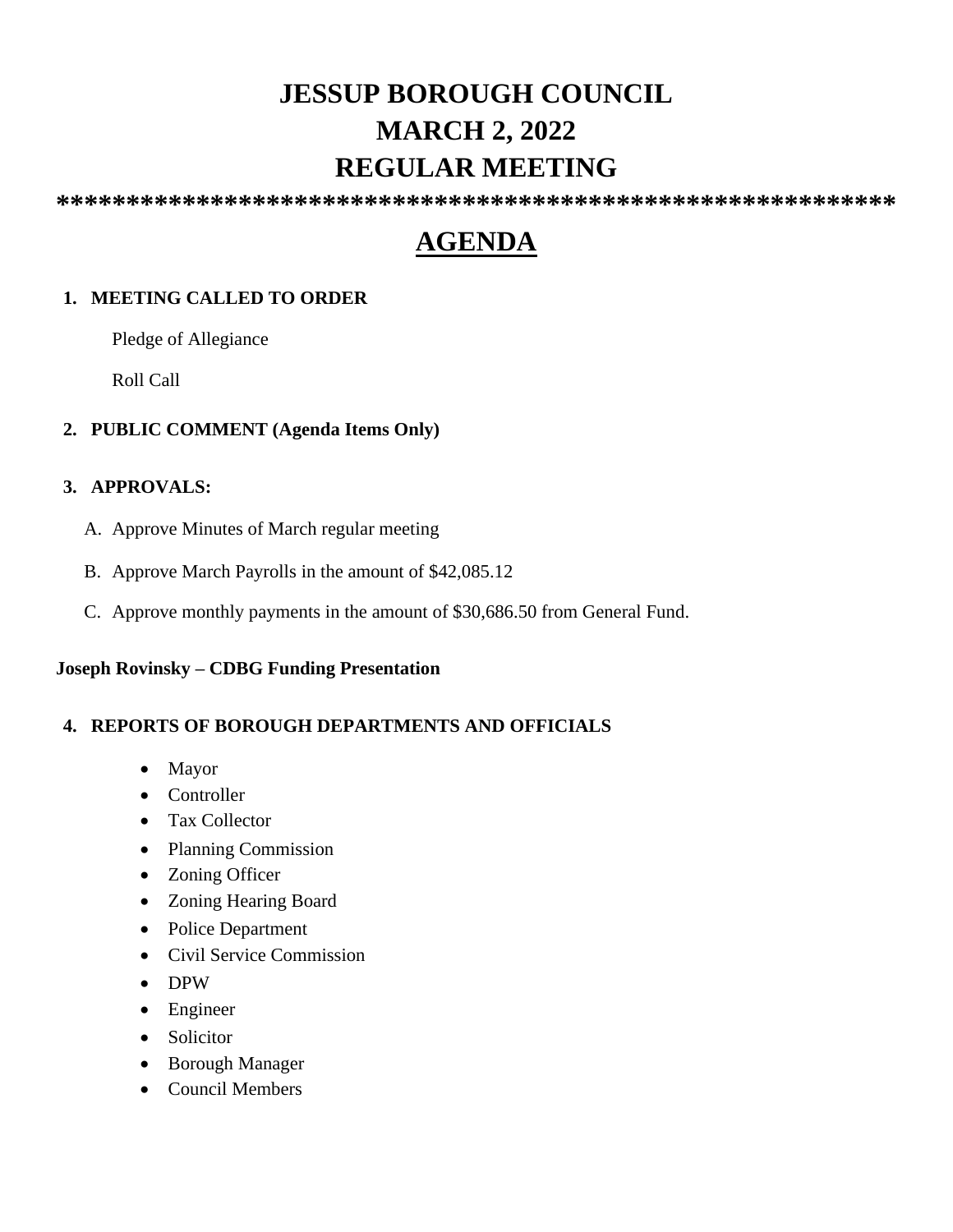# **5. LACKAWANNA ENERGY CENTER**

## **6. COMMUNICATIONS**

## **7. MOTIONS**

A. Motion to enter into a Lease Agreement Addendum with the Jessup Youth Sports Association.

B. Motion to approve \$1,000 worth of in-kind services from the Jessup DPW for the Jessup 21st Century fireworks celebration.

C. Motion to adopt Resolution \_\_\_-2022 authorizing the submission of an LSA grant application for stormwater repair/replacement in the amount of \$557,209.40.

D. Motion to submit a Letter of Intent for assistance in learning the benefits of a regional emergency medical service.

E. Motion to advertise an amendment to the Borough's handicapped parking ordinance.

F. Motion to enter into a Maintenance Agreement Certification with PEMA for entry into the FEMA Hazard Mitigation Grant Program.

G. Motion to adopt resolution \_\_\_-2022 designating an agent to execute documents on behalf of the Borough related to the Hazard Mitigation Grant Program.

H. Motion to hire Arthur Ferguson for the DPW Seasonal Employee position at a pay rate of \$17.61 per hour to begin April 11, 2022 and end September 30, 2022.

I. Motion to appoint Michael Cappellini to the Planning Commission with a term end date of 12-31-2025.

J. Motion to adopt Resolution \_\_\_-2022 authorizing the Borough to apply for a DCNR grant for the Jessup Youth Sports Complex.

K. Motion to authorize Jessup DPW to assist the Jessup Hose Co # 2 with their carnival needs which include the use of the borough truck for garbage transfer and their help with use of backhoe to compact the garbage and for the grounds clean up. Also, police protection during the week of the carnival.

L. Motion to advertise a zoning ordinance amendment for the amount of clean fill to be subject to testing and reports.

M. Motion to allocate up to \$2500.00 for the removal of pigeons.